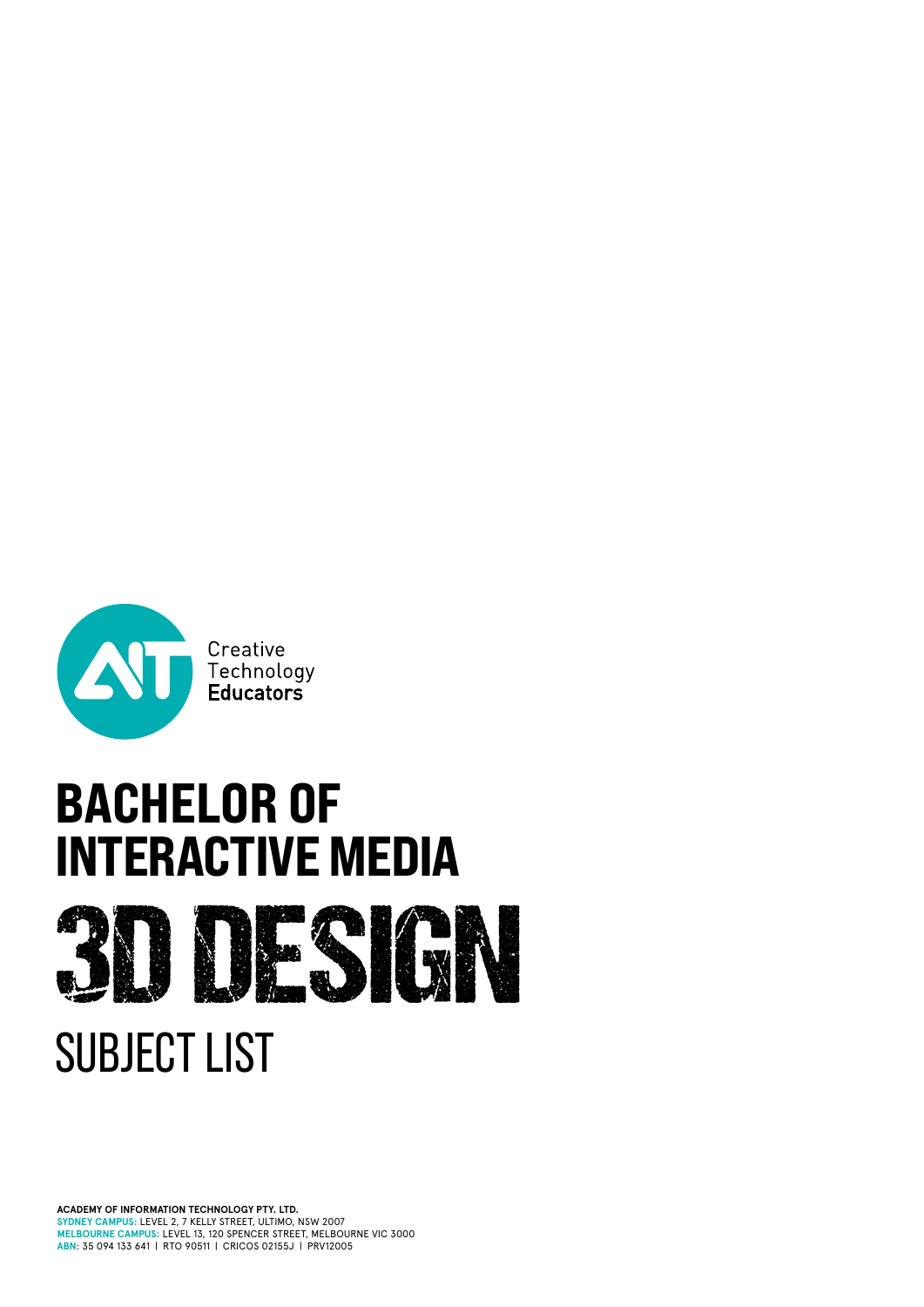# **BACHELOR OF<br>INTERACTIVE MEDIA** 3D DESIGN SUBJECT LIST



| <b>PAGE#</b> |
|--------------|
| $3 - 6$      |
| $7 - 10$     |
| $11 - 12$    |
|              |

DIPLOMA OF INTERACTIVE MEDIA CRICOS CODE:087677B

ASSOCIATE DEGREE OF INTERACTIVE MEDIA CRICOS CODE:073204F

BACHELOR OF INTERACTIVE MEDIA (STANDARD) CRICOS CODE:073206D

BACHELOR OF INTERACTIVE MEDIA (ACCELERATED) CRICOS CODE:073205E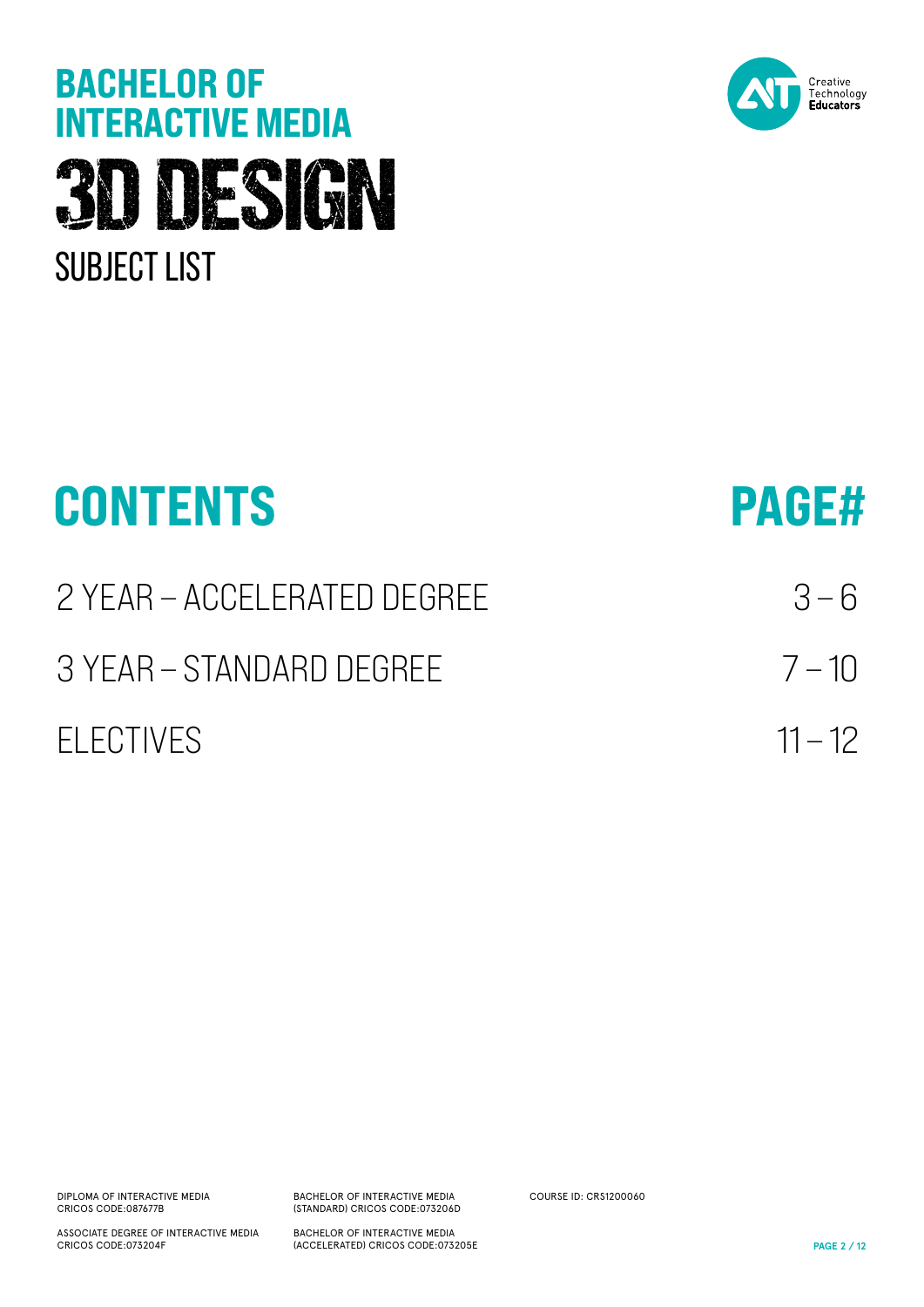# 2 YEAR – ACCELERATED DEGREE BACHELOR OF INTERACTIVE MEDIA 3D DESIGN



### **YEAR 1**

*(start dates February, May, or September)*

#### **TRIMESTER 1 — SUBJECTS**

#### **Digital Storytelling (MED1008)**

In this subject, students will learn how to use storytelling elements such as plot and character to make engaging films and games. Students will learn the steps of developing an idea to a point that it can be produced. These steps include development of logline, treatment, script, storyboard and animatic. Students will also discuss interactive digital storytelling and the opportunities different types of media can offer.

#### **Creative Drawing (DES1020)**

In this subject, students will be introduced to the basics of drawing. They will learn the basic fundamentals of all art creation such as: line, form, colour, texture, value and shape. Students will learn different creative drawing styles and apply them using various techniques. Students will also be challenged to venture out of their comfort zones and broaden their understanding of styles and mediums, as well as develop their knowledge of theory and research on successful creative drawing.

#### **TRIMESTER 2 — SUBJECTS**

#### **Screen Language (FIL1010)**

In this subject, students analyse and critique digital media using a theoretical framework of 'Entertainment'. Students also learn how to differentiate genre and forms of narrative communicative meaning. To ensure students are conversant in screen language on completion of the subject, they learn and critique narrative structure and visual style in depth. Elements of storytelling (e.g. theme and motif, design elements, mise en scene) are incorporated into the studies as well visual coding within digital media.

#### **Digital Images (DES1013)**

In this subject, students will learn the basic skills and knowledge needed to create digital graphics. They will learn to use industry-standard pixel, vector and layout-based tools, and also learn how these tools are integrated into wider digital practice. Students apply theory and evidence-based practice when creating and enhancing images.

#### **Shooting and Editing (DES1050)**

In this subject, students will be introduced to shooting and editing. The key focus of the subject is the fusing of three elements: photography, cinematography and editing. In engaging with best practice and widely used industry techniques, 'Shooting & Editing' challenges students to take a quick glimpse of screen production. A key learning outcome is that students produce their own material, photographs and videos, and edit them for multiple modern screen media platforms.

#### **Animation (ANI1016)**

In this subject, students will learn the processes used in animation. They will explore the basic concepts and crafts of character design such as character animation, timing, movement, composition and background art. These concepts will be drawn from traditional methodologies and will be applied using stop motion. Students will develop critical, conceptual and practical skills appropriate to creating animation.

#### **Game Design (MED1022)**

In this subject, students learn the principles of game design and how to apply these effectively to their own games. Students critically review case studies of traditional and electronic games to modern games and contemporary industry standards. The outcome will be the ability for the student to design engaging and effective games and game mechanics.

#### **Introduction to 3D (ANI1006)**

Students will be taught the basic underlying principles required to create their first 3D models, characters and animations. Students will learn using industry standard software: 3D interface navigation, basic 3D tools and techniques, character design, modeling tools, texturing, lighting, animation and rendering methods.

DIPLOMA OF INTERACTIVE MEDIA CRICOS CODE:087677B

ASSOCIATE DEGREE OF INTERACTIVE MEDIA CRICOS CODE:073204F

BACHELOR OF INTERACTIVE MEDIA (STANDARD) CRICOS CODE:073206D

BACHELOR OF INTERACTIVE MEDIA (ACCELERATED) CRICOS CODE:073205E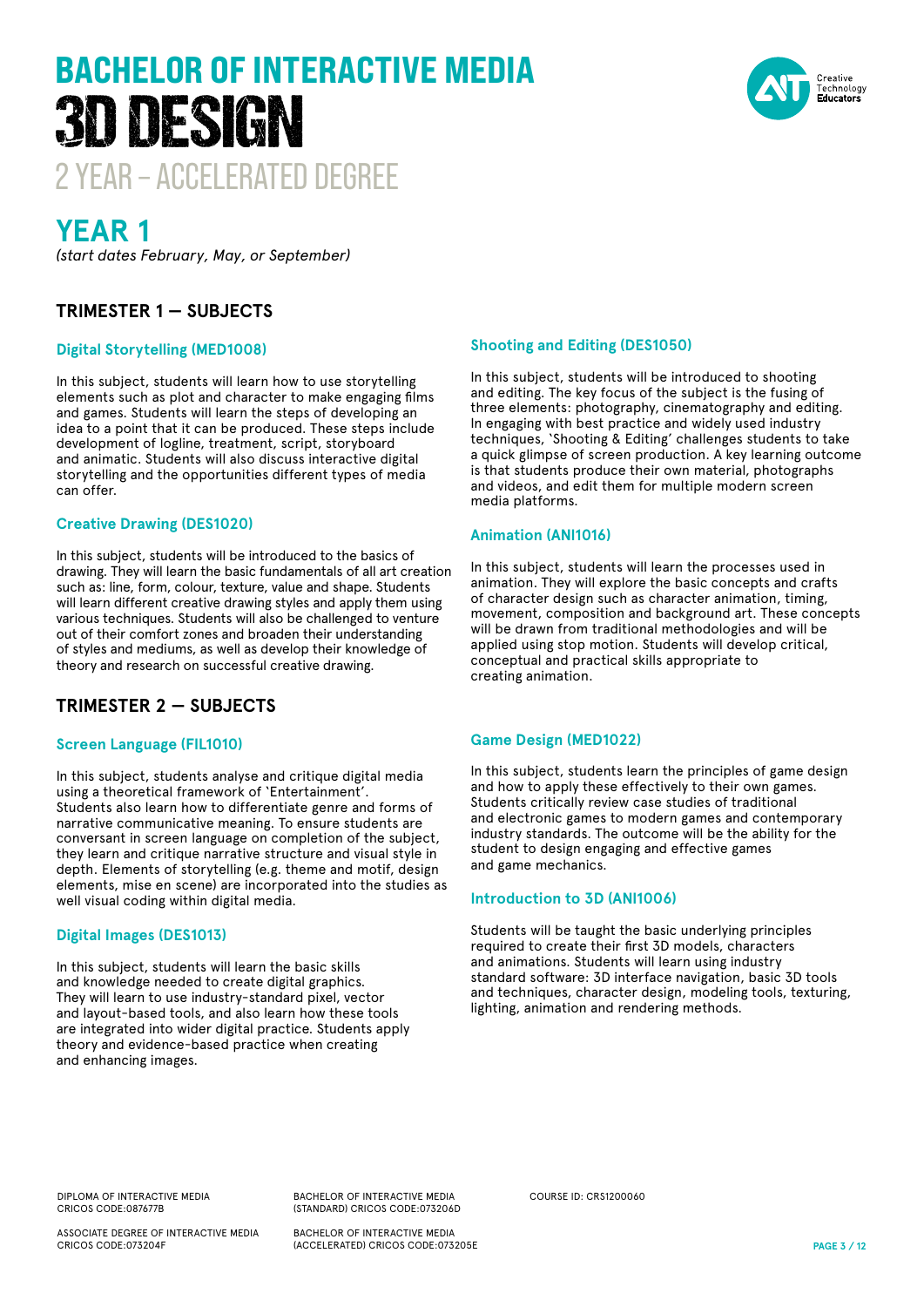# 2 YEAR – ACCELERATED DEGREE BACHELOR OF INTERACTIVE MEDIA 3D DESIGN



#### **TRIMESTER 3 — SUBJECTS**

#### **Digital Pathways (MED1001)**

In this subject, students will learn the pathways art has taken, in which it has been influenced by remarkable individuals, culture, philosophy and historical events, to get to its contemporary forms. Students will develop an informed and knowledgeable vocabulary which will give them the ability to critique, discuss and review a wide range of visual culture and contemporary art practices. These tools and insights will enable students to better understand, and use contemporary aesthetics in digital media.

#### **Digital Audio Design (FIL1020)**

In this subject, students will be introduced to the creative and technical aspects of sound in digital media. Students will gain experience in recording sound, processing sound, and implementing it in a range of contexts. Students will learn to apply sound design principles which enhance and compliments communication, meaning and emotion in their works.

**YEAR 2** *(start dates February, May, or September)*

#### **TRIMESTER 1 — SUBJECTS**

#### **Entertainment and Media (MED1060)**

In this subject, students will examine the role of entertainment and media in interactive media. Through a critical examination of the social and psychological reasons behind why we seek entertainment, students will identify the key characteristics of entertainment and the history and evolution of different forms of entertainment. A further area explored are the trends and issues that are shaping the global entertainment market, the role of producers in the commercialisation of the entertainment industry, and the impact upon contemporary audiences.

#### **Design Principles (DES1014)**

In this subject students learn about the fundamental design elements, such as colour, tone, shape, rhythm and texture, and how to apply these across a range of contexts in order to draw the eye and communicate concepts. Students will learn how to rationalise conceptual designs, be involved in constructive criticism activities in a professional and productive manner, and develop their own voice through exploration of design knowledge and theory.

#### **3D Animation (ANI1031)**

In this subject, students will expand on their skills from Introduction to 3D. Students will develop a primary focus on animation and secondary focus on rigging. Students will learn basic and intermediate animation theories and techniques. They will also apply the 12 principles of animation.

#### **3D Modelling ANI1027**

In this subject, students will learn modelling and sculpting techniques to create organic and inorganic 3D models. They will also work with advanced 3D techniques and texturing. An important component of the course is learning about industry standard workflows and professional model presentation. Specific techniques that will be examined include: Z-Brush ,Advanced 3D techniques, Industry standard workflows, Organic and inorganic modelling, Texturing, Model presentation.

#### **Elective 1**

Students may choose an elective from the approved elective subject list.

#### **Advanced 3D Animation (ANI3032)**

In this subject, students will learn in depth principles of performance animation. Students will learn to breathe life into their characters through the use of both age old and cutting edge animation techniques and will develop a strong understanding of emotion for acting. A primary focus will be on facial and full body performance animation. The subject will draw on a range of theoretical and researchbased scholarship to explore cutting edge techniques and solutions in Advanced 3D Animation.

DIPLOMA OF INTERACTIVE MEDIA CRICOS CODE:087677B

BACHELOR OF INTERACTIVE MEDIA (STANDARD) CRICOS CODE:073206D

ASSOCIATE DEGREE OF INTERACTIVE MEDIA CRICOS CODE:073204F

BACHELOR OF INTERACTIVE MEDIA (ACCELERATED) CRICOS CODE:073205E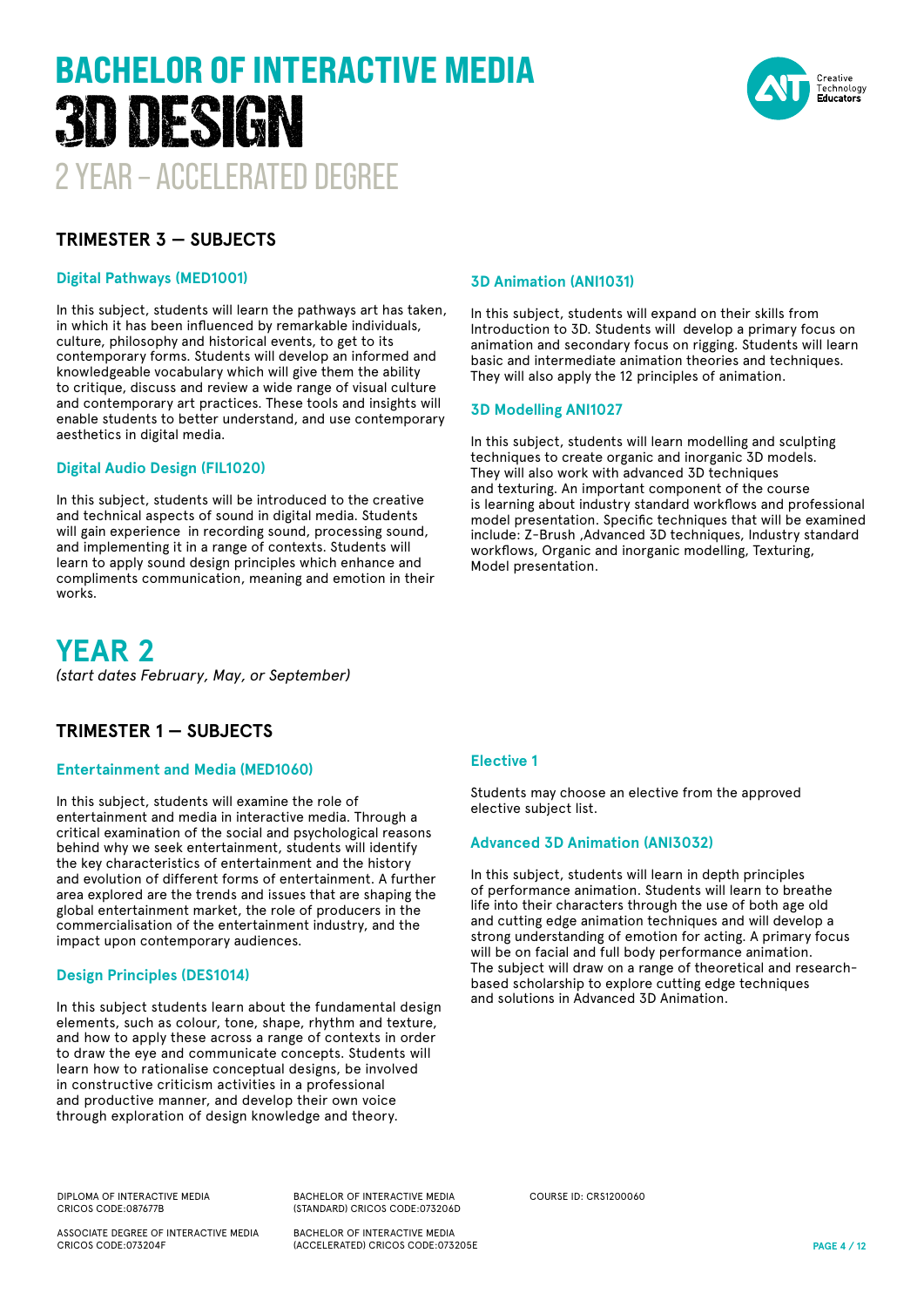# 2 YEAR – ACCELERATED DEGREE BACHELOR OF INTERACTIVE MEDIA 3D DESIGN



#### **TRIMESTER 2 — SUBJECTS**

#### **Decoding Media (MED3011)**

In this subject, students will learn how to assess and critique a range of mass visual media, including movies ,TV, games and the internet. Students learn how to source, interpret and apply qualitative and quantitative research methods. Students will critically understand the impact of politics, society and culture in an interactive media environment. A range of text types and media sources are used to decode media.

#### **Elective 2 & 3**

Students may choose an elective(s) from the approved elective subject list.

#### **The Forge 1 (PRO1000)**

Forge 1 is the first part of a subject that runs across 2 terms where students will learn to operate in a professional team under workplace-like pressure, applying their knowledge, skills and aptitudes to complete a project to contemporary industry standards. In Forge 1 the focus will be on researching client needs and preparing a range of pre-production material required for the development of an industry project. Planning and project management skills will be sharpened, and pre-visualization of narrative content will be developed to deliver comprehensive planning materials for a substantial production that will be completed in The Forge 2 in the final term of study. A key aim of the subject is to develop the student's speed and efficiency in a collaborative work environment. The process of brief, plan, execute, present and reflect will help students become accustomed to projectbased work. Students will be mentored, critiqued and assessed during this process, with industry experts providing feedback on project outcomes.

#### **TRIMESTER 3 — SUBJECTS**

#### **Elective 4**

Students may choose an elective from the approved elective subject list.

#### **The Launchpad (PRO1010)**

This subject helps students search for and prepare themselves for employment. It provides guidelines for how to prepare effective resources for enhancing their prospects in finding employment. Students will be introduced to interview techniques and personal branding through the development of a professional internet and social media presence. They will also learn how to produce effective presentations of their high-quality work, targeted at employers.

#### **The Forge 2 (PRO1001)**

The Forge 2 is part of a subject that runs across 2 terms, where students will learn to operate in a professional team, under workplace-like pressure, applying their knowledge, skills and attitudes to complete a project to contemporary industry standards. During The Forge, students will focus on developing an industry project, based on the pre-production elements that were completed during The Forge 1 subject.

The production, to be completed in teams, will be developed in a double subject and presented to industry representatives at the completion of the project.

A key aim of the subject is to develop the student's speed and efficiency in a collaborative work environment. The process of brief, plan, execute, present and reflect will help students become accustomed to project-based work. The subject also challenges students to innovate, to learn from both success and failure, to "know themselves", and to learn how to work with others. Students will be mentored, critiqued and assessed during this process, with industry experts providing feedback on project outcomes.

DIPLOMA OF INTERACTIVE MEDIA CRICOS CODE:087677B

ASSOCIATE DEGREE OF INTERACTIVE MEDIA CRICOS CODE:073204F

BACHELOR OF INTERACTIVE MEDIA (STANDARD) CRICOS CODE:073206D COURSE ID: CRS1200060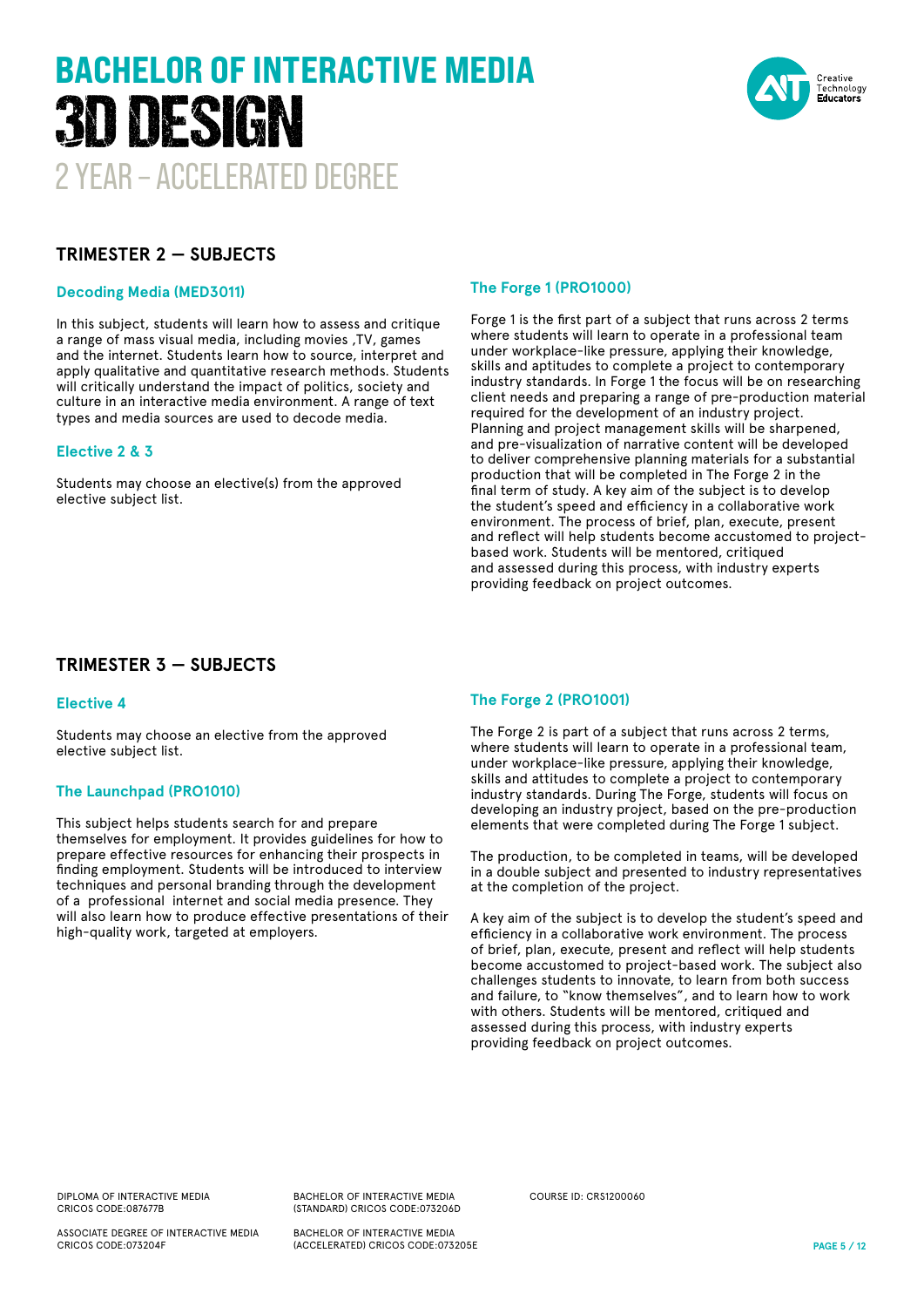# BACHELOR OF INTERACTIVE MEDIA 3D DESIGN



2 YEAR – ACCELERATED DEGREE

| <b>YEAR1</b>                                        |                                           |                              |                                        |                                         |  |  |
|-----------------------------------------------------|-------------------------------------------|------------------------------|----------------------------------------|-----------------------------------------|--|--|
| T1                                                  | Digital Storytelling MED1008              | Creative Drawing DES1020     | Shooting and Editing<br><b>DES1050</b> | Animation ANI1016                       |  |  |
| T <sub>2</sub>                                      | Screen Language FIL1010                   | Digital Images DES1013       | Game Design MED1022                    | Introduction to 3D ANI1006              |  |  |
| <b>EXIT: DIPLOMA OF INTERACTIVE MEDIA</b>           |                                           |                              |                                        |                                         |  |  |
| T <sub>3</sub>                                      | Digital Pathways MED1001                  | Digital Audio Design FIL1020 | 3D Animation ANI1031                   | 3D Modelling ANI1027                    |  |  |
| <b>YEAR 2</b>                                       |                                           |                              |                                        |                                         |  |  |
| Τ1                                                  | <b>Entertainment and Media</b><br>MED1060 | Design Principles DES1014    | Elective 1                             | <b>Advanced 3D Animation</b><br>ANI3032 |  |  |
| <b>EXIT: ASSOCIATE DEGREE IN INTERACTIVE MEDIA*</b> |                                           |                              |                                        |                                         |  |  |
| T <sub>2</sub>                                      | Decoding Media MED3011                    | Elective 2                   | Elective 3                             | The Forge 1 PRO1000                     |  |  |
| T <sub>3</sub>                                      | Elective 4                                | The Launchpad PRO1010        | The Forge 2 PRO1001                    | The Forge 2 PRO1001                     |  |  |
| <b>EXIT: BACHELOR OF INTERACTIVE MEDIA*</b>         |                                           |                              |                                        |                                         |  |  |

\* Students studying this qualification do so with a specialist focus on 3D DESIGN

COURSE ID: CRS1200060

ASSOCIATE DEGREE OF INTERACTIVE MEDIA CRICOS CODE:073204F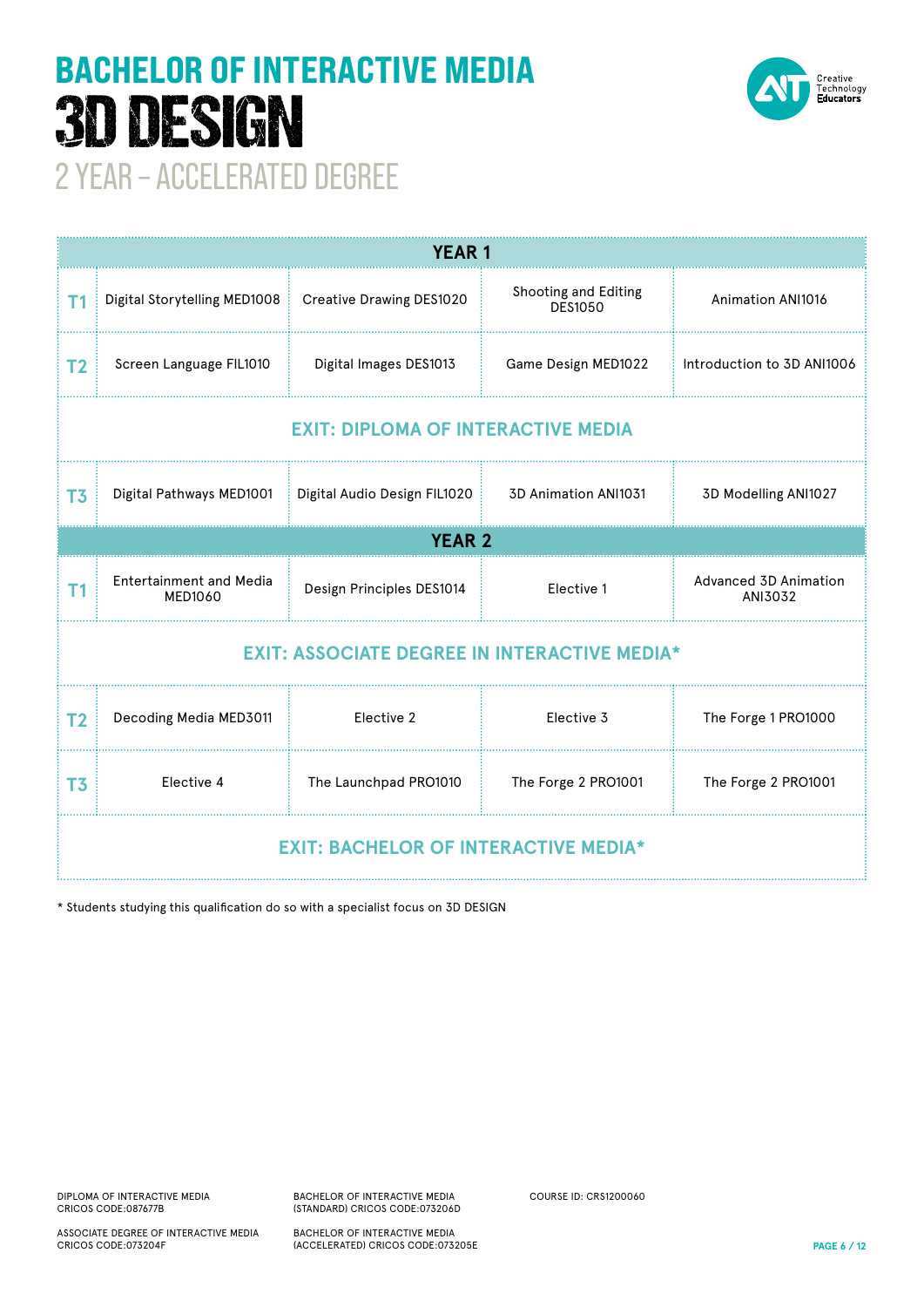

### **YEAR 1**

*(start dates February, May, or September)*

#### **TRIMESTER 1 — SUBJECTS**

#### **Digital Storytelling (MED1008)**

In this subject, students will learn how to use storytelling elements such as plot and character to make engaging films and games. Students will learn the steps of developing an idea to a point that it can be produced. These steps include development of logline, treatment, script, storyboard and animatic. Students will also discuss interactive digital storytelling and the opportunities different types of media can offer.

#### **Creative Drawing (DES1020)**

In this subject, students will be introduced to the basics of drawing. They will learn the basic fundamentals of all art creation such as: line, form, colour, texture, value and shape. Students will learn different creative drawing styles and apply them using various techniques. Students will also be challenged to venture out of their comfort zones and broaden their understanding of styles and mediums, as well as develop their knowledge of theory and research on successful creative drawing.

#### **Shooting and Editing (DES1050)**

In this subject, students will be introduced to shooting and editing. The key focus of the subject is the fusing of three elements: photography, cinematography and editing. In engaging with best practice and widely used industry techniques, 'Shooting & Editing' challenges students to take a quick glimpse of screen production. A key learning outcome is that students produce their own material, photographs and videos, and edit them for multiple modern screen media platforms.

#### **TRIMESTER 2 — SUBJECTS**

#### **Animation (ANI1016)**

In this subject, students will learn the processes used in animation. They will explore the basic concepts and crafts of character design such as character animation, timing, movement, composition and background art. These concepts will be drawn from traditional methodologies and will be applied using stop motion. Students will develop critical, conceptual and practical skills appropriate to creating animation.

#### **Screen Language (FIL1010)**

In this subject, students analyse and critique digital media using a theoretical framework of 'Entertainment'. Students also learn how to differentiate genre and forms of narrative communicative meaning. To ensure students are conversant in screen language on completion of the subject, they learn and critique narrative structure and visual style in depth. Elements of storytelling (e.g. theme and motif, design elements, mise en scene) are incorporated into the studies as well visual coding within digital media.

#### **Digital Images (DES1013)**

In this subject, students will learn the basic skills and knowledge needed to create digital graphics. They will learn to use industry-standard pixel, vector and layout-based tools, and also learn how these tools are integrated into wider digital practice. Students apply theory and evidence-based practice when creating and enhancing images.

#### **TRIMESTER 3 — SUBJECTS**

#### **Game Design (MED1022)**

In this subject, students learn the principles of game design and how to apply these effectively to their own games.

Students critically review case studies of traditional and electronic games to modern games and contemporary industry standards. The outcome will be the ability for the student to design engaging and effective games and game mechanics.

#### **Introduction to 3D (ANI1006)**

Students will be taught the basic underlying principles required to create their first 3D models, characters and animations. Students will learn using industry standard software: 3D interface navigation, basic 3D tools and techniques, character design, modeling tools, texturing, lighting, animation and rendering methods.

DIPLOMA OF INTERACTIVE MEDIA CRICOS CODE:087677B

ASSOCIATE DEGREE OF INTERACTIVE MEDIA CRICOS CODE:073204F

BACHELOR OF INTERACTIVE MEDIA (STANDARD) CRICOS CODE:073206D

BACHELOR OF INTERACTIVE MEDIA (ACCELERATED) CRICOS CODE:073205E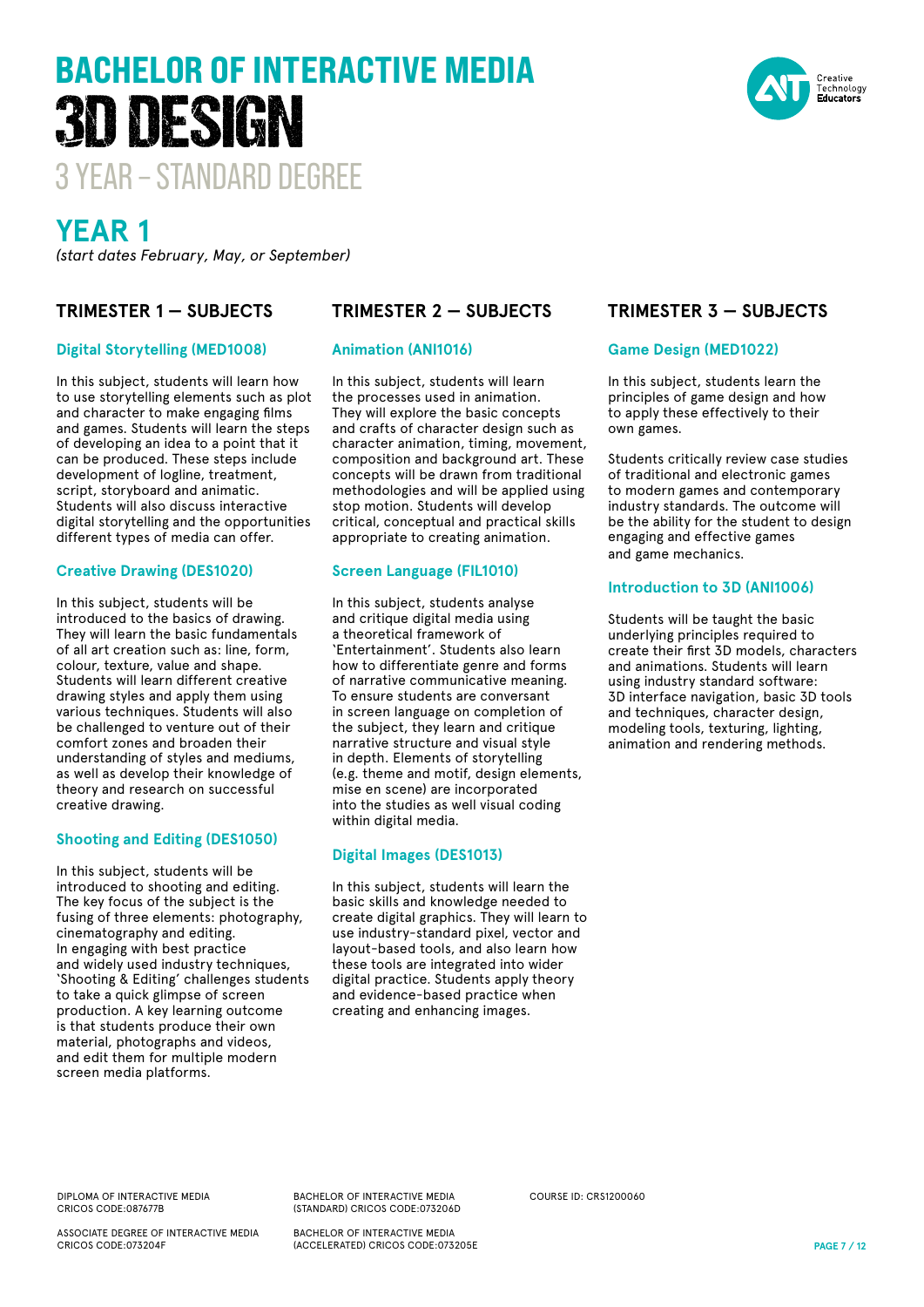

### **YEAR 2**

*(start dates February, May, or September)*

#### **TRIMESTER 1 — SUBJECTS**

#### **Digital Pathways (MED1001)**

In this subject, students will learn the pathways art has taken, in which it has been influenced by remarkable individuals, culture, philosophy and historical events, to get to its contemporary forms. Students will develop an informed and knowledgeable vocabulary which will give them the ability to critique, discuss and review a wide range of visual culture and contemporary art practices. These tools and insights will enable students to better understand, and use contemporary aesthetics in digital media.

#### **Digital Audio Design (FIL1020)**

In this subject, students will be introduced to the creative and technical aspects of sound in digital media. Students will gain experience in recording sound, processing sound, and implementing it in a range of contexts. Students will learn to apply sound design principles which enhance and compliments communication, meaning and emotion in their works.

#### **3D Animation (ANI1031)**

In this subject, students will expand on their skills from Introduction to 3D. Students will develop a primary focus on animation and secondary focus on rigging. Students will learn basic and intermediate animation theories and techniques. They will also apply the 12 principles of animation.

#### **TRIMESTER 2 — SUBJECTS**

#### **3D Modelling ANI1027**

In this subject, students will learn modelling and sculpting techniques to create organic and inorganic 3D models. They will also work with advanced 3D techniques and texturing. An important component of the course is learning about industry standard workflows and professional model presentation. Specific techniques that will be examined include: Z-Brush, Advanced 3D techniques, Industry standard workflows, Organic and inorganic modelling, Texturing, Model presentation.

#### **Entertainment and Media (MED1060)**

In this subject, students will examine the role of entertainment and media in interactive media. Through a critical examination of the social and psychological reasons behind why we seek entertainment, students will identify the key characteristics of entertainment and the history and evolution of different forms of entertainment. A further area explored are the trends and issues that are shaping the global entertainment market, the role of producers in the commercialisation of the entertainment industry, and the impact upon contemporary audiences.

#### **Design Principles (DES1014)**

In this subject students learn about the fundamental design elements, such as colour, tone, shape, rhythm and texture, and how to apply these across a range of contexts in order to draw the eye and communicate concepts. Students will learn how to rationalise conceptual designs, be involved in constructive criticism activities in a professional and productive manner, and develop their own voice through exploration of design knowledge and theory.

#### **TRIMESTER 3 — SUBJECTS**

#### **Elective 1**

Students may choose an elective from the approved elective subject list.

#### **Advanced 3D Animation (ANI3032)**

In this subject, students will learn in depth principles of performance animation. Students will learn to breathe life into their characters through the use of both age old and cutting edge animation techniques and will develop a strong understanding of emotion for acting.

A primary focus will be on facial and full body performance animation. The subject will draw on a range of theoretical and research-based scholarship to explore cutting edge techniques and solutions in Advanced 3D Animation.

DIPLOMA OF INTERACTIVE MEDIA CRICOS CODE:087677B

ASSOCIATE DEGREE OF INTERACTIVE MEDIA CRICOS CODE:073204F

BACHELOR OF INTERACTIVE MEDIA (STANDARD) CRICOS CODE:073206D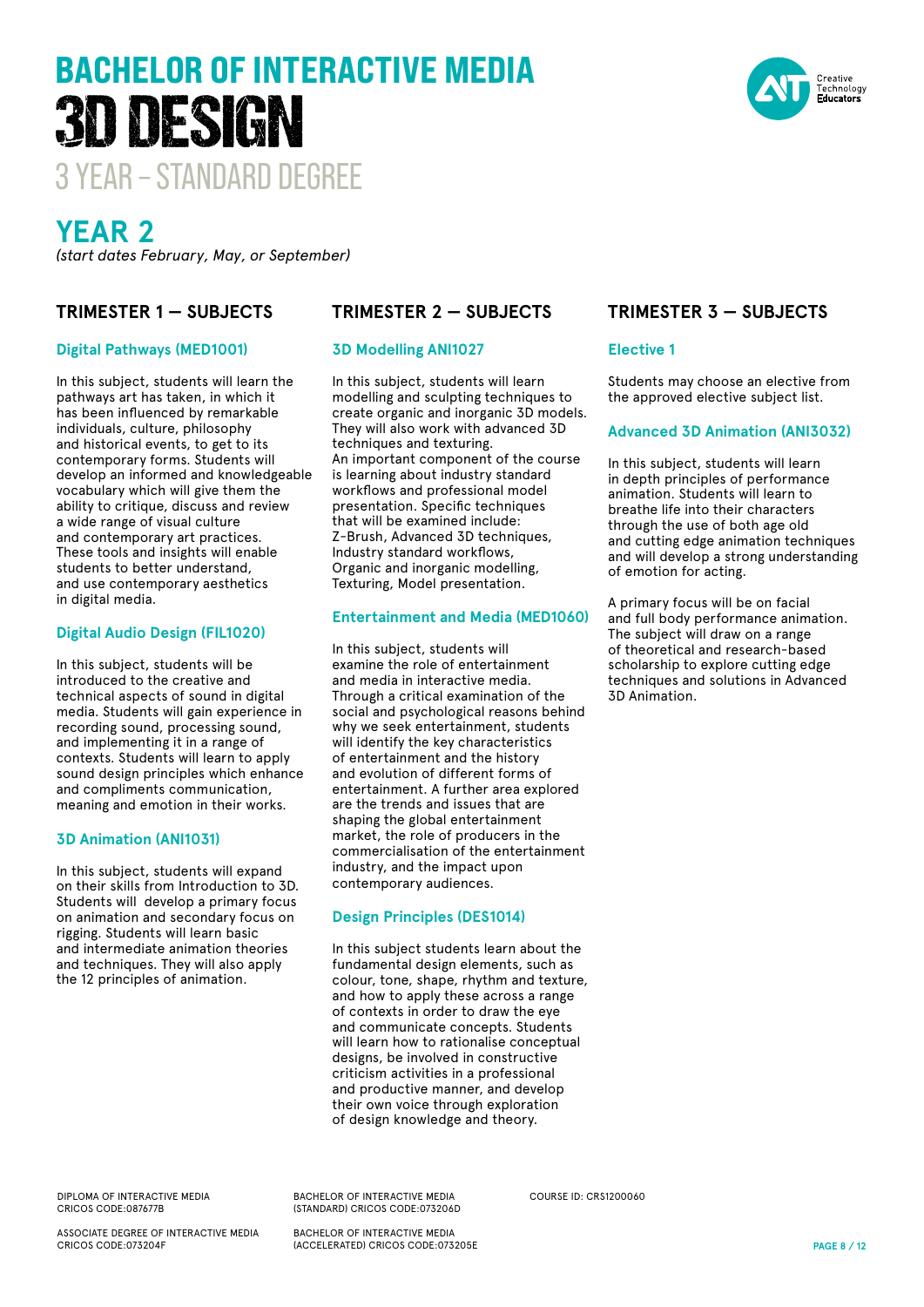

## **YEAR 3**

*(start dates February, May, or September)*

#### **TRIMESTER 1 — SUBJECTS**

#### **Decoding Media (MED3011)**

In this subject, students will learn how to assess and critique a range of mass visual media, including movies ,TV, games and the internet. Students learn how to source, interpret and apply qualitative and quantitative research methods. Students will critically understand the impact of politics, society and culture in an interactive media environment. A range of text types and media sources are used to decode media.

#### **Elective 2 & 3**

Students may choose an elective(s) from the approved elective subject list.

#### **TRIMESTER 2 — SUBJECTS**

#### **Elective 4**

Students may choose an elective from the approved elective subject list.

#### **The Forge 1 (PRO1000)**

Forge 1 is the first part of a subject that runs across 2 terms where students will learn to operate in a professional team under workplace-like pressure, applying their knowledge, skills and aptitudes to complete a project to contemporary industry standards. In Forge 1 the focus will be on researching client needs and preparing a range of pre-production material required for the development of an industry project. Planning and project management skills will be sharpened, and pre-visualization of narrative content will be developed to deliver comprehensive planning materials for a substantial production that will be completed in The Forge 2 & 3 in the final term of study. A key aim of the subject is to develop the student's speed and efficiency in a collaborative work environment. The process of brief, plan, execute, present and reflect will help students become accustomed to projectbased work. Students will be mentored, critiqued and assessed during this process, with industry experts providing feedback on project outcomes.

#### **The Launchpad (PRO1010)**

This subject helps students search for and prepare themselves for employment. It provides guidelines for how to prepare effective resources for enhancing their prospects in finding employment. Students will be introduced to interview techniques and personal branding through the development of a professional internet and social media presence. They will also learn how to produce effective presentations of their highquality work, targeted at employers.

#### **TRIMESTER 3 — SUBJECTS**

#### **The Forge 2 (PRO1001)**

The Forge 2 is part of a subject that runs across 2 terms, where students will learn to operate in a professional team, under workplace-like pressure, applying their knowledge, skills and attitudes to complete a project to contemporary industry standards. During The Forge, students will focus on developing an industry project, based on the pre-production elements that were completed during The Forge 1 subject. The production, to be completed in teams, will be developed in a double subject and presented to industry representatives at the completion of the project.

A key aim of the subject is to develop the student's speed and efficiency in a collaborative work environment. The process of brief, plan, execute, present and reflect will help students become accustomed to project-based work. The subject also challenges students to innovate, to learn from both success and failure, to "know themselves", and to learn how to work with others. Students will be mentored, critiqued and assessed during this process, with industry experts providing feedback on project outcomes.

DIPLOMA OF INTERACTIVE MEDIA CRICOS CODE:087677B

ASSOCIATE DEGREE OF INTERACTIVE MEDIA CRICOS CODE:073204F

BACHELOR OF INTERACTIVE MEDIA (STANDARD) CRICOS CODE:073206D

BACHELOR OF INTERACTIVE MEDIA (ACCELERATED) CRICOS CODE:073205E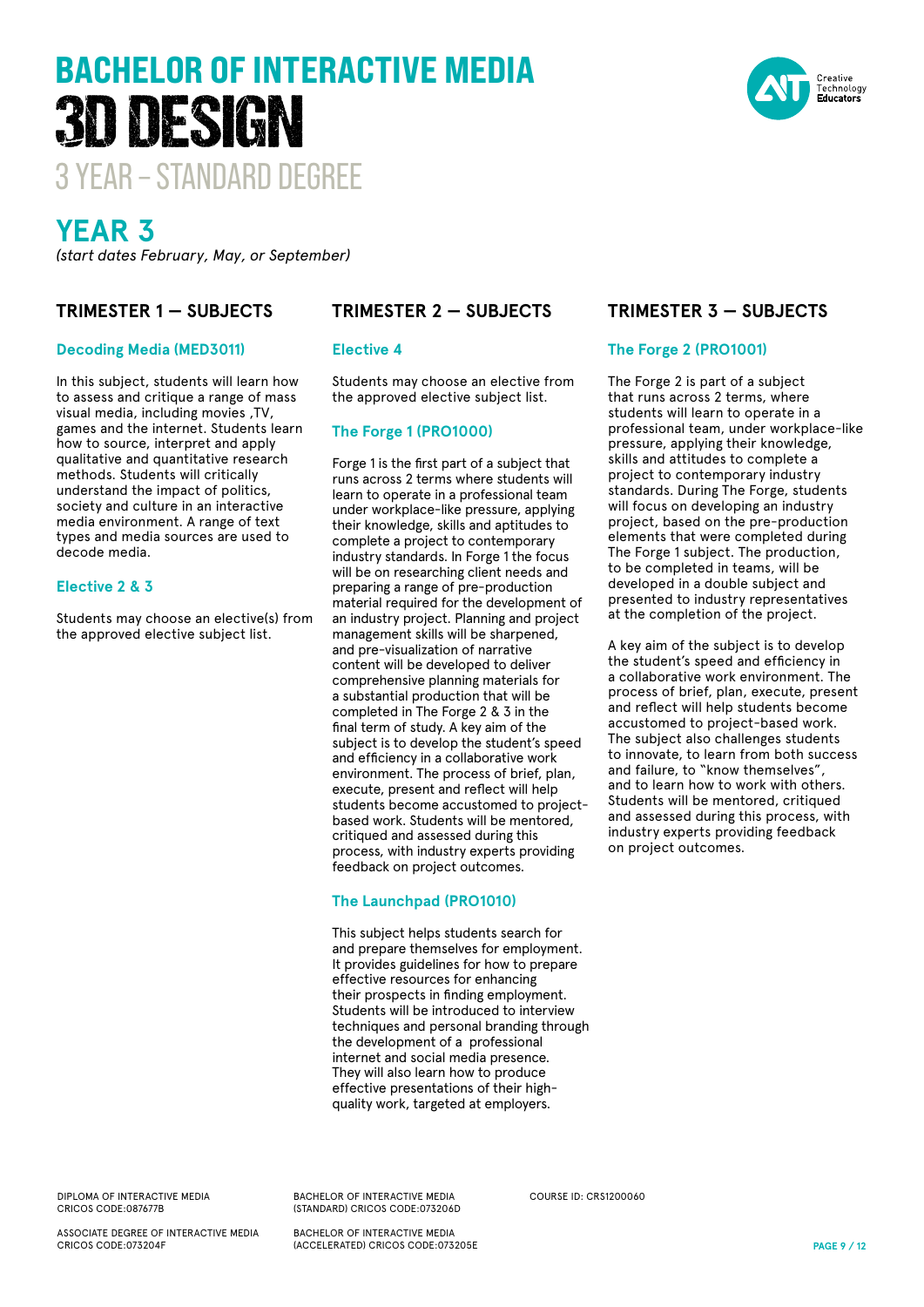

| <b>YEAR 1</b>                                       |                              |                                           |                              |  |  |  |  |
|-----------------------------------------------------|------------------------------|-------------------------------------------|------------------------------|--|--|--|--|
| T1                                                  | Digital Storytelling MED1008 | Creative Drawing DES1020                  | Shooting and Editing DES1050 |  |  |  |  |
| T <sub>2</sub>                                      | Animation ANI1016            | Screen Language FIL1010                   | Digital Images DES1013       |  |  |  |  |
| T <sub>3</sub>                                      | Game Design MED1022          | Introduction to 3D ANI1006                |                              |  |  |  |  |
| <b>EXIT: DIPLOMA OF INTERACTIVE MEDIA</b>           |                              |                                           |                              |  |  |  |  |
| <b>YEAR 2</b>                                       |                              |                                           |                              |  |  |  |  |
| T1                                                  | Digital Pathways MED1001     | Digital Audio Design FIL1020              | 3D Animation ANI1031         |  |  |  |  |
| T <sub>2</sub>                                      | 3D Modelling ANI1027         | <b>Entertainment and Media</b><br>MED1060 | Design Principles DES1014    |  |  |  |  |
| T <sub>3</sub>                                      | Elective 1                   | <b>Advanced 3D Animation ANI3032</b>      |                              |  |  |  |  |
| <b>EXIT: ASSOCIATE DEGREE IN INTERACTIVE MEDIA*</b> |                              |                                           |                              |  |  |  |  |
| <b>YEAR 3</b>                                       |                              |                                           |                              |  |  |  |  |
| T1                                                  | Decoding Media MED3011       | Elective 2                                | Elective 3                   |  |  |  |  |
| T <sub>2</sub>                                      | Elective 4                   | The Launchpad PRO1010                     | The Forge 1 PRO1000          |  |  |  |  |

**EXIT: BACHELOR OF INTERACTIVE MEDIA\***

DIPLOMA OF INTERACTIVE MEDIA

BACHELOR OF INTERACTIVE MEDIA (STANDARD) CRICOS CODE:073206D

**T3** The Forge 2 PRO1001 The Forge 2 PRO1001

\* Students studying this qualification do so with a specialist focus on 3D DESIGN

COURSE ID: CRS1200060

ASSOCIATE DEGREE OF INTERACTIVE MEDIA CRICOS CODE:073204F

CRICOS CODE:087677B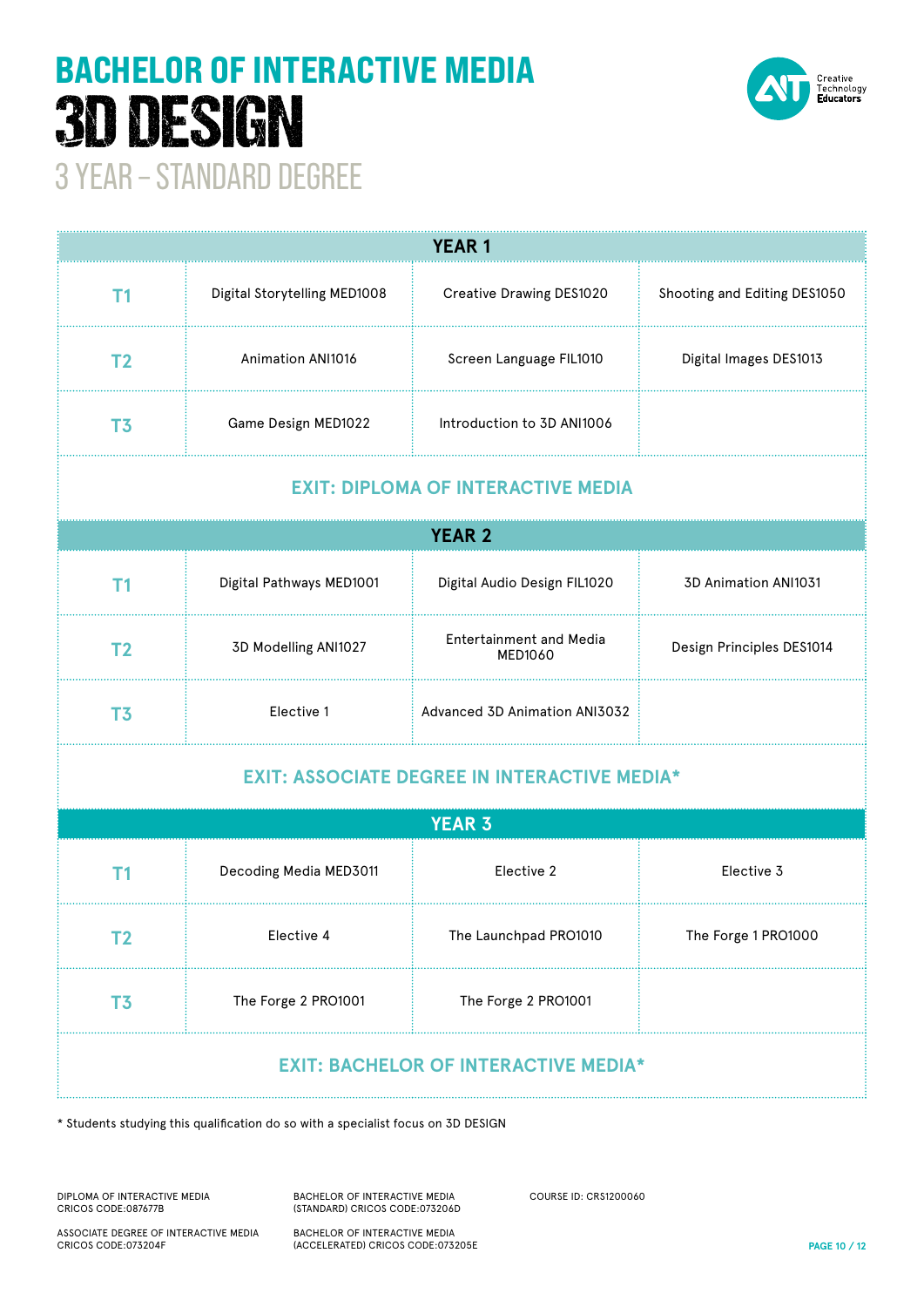# ELECTIVES BACHELOR OF INTERACTIVE MEDIA 3D DESIGN



*Electives are subject to availability and certain electives have prerequisites.* 

#### **FILM RELATED**

#### **Motion Graphics ANI1050**

In this subject, students learn the skills required to create motion graphics. Students will learn how to deconstruct logos, build 2D characters, and prepare them for animation in Adobe After Effects and Cinema 4D. They will be taught how to work in 2D with a variety of files, and make an animation that serves to entertain and inform.

#### **Screen Production FIL1034**

In this subject, students learn about digital screen production skills informed by industry practice. Including skills in direction, editing, production, lighting and sound. Students will critically review and analyse a range of techniques in screen production, arrive at solutions through evidence-based research, and further their technical skills in screen production.

#### **Advanced Screen Production FIL3036**

In this subject, students examine screen production, through a series of techniques and tools, students work on producing a high quality film. Students approach the subject through the lens of screen editing and using common academic framework, theories and research to develop versatility and skill in their production repertoire. The subject is highly intensive and encourages team-work, time management and project management skills.

#### **Cinematography FIL1019**

In this subject, students will learn how to use the technical and creative aspects of Cinematography to help create the director's vision. They will learn how composition and lighting are used to communicate both fact and emotion. They will also learn, through hands-on experience, how to solve onset gripping and lighting problems and the importance of communication within a production team. Students will also study cinema masters and best practice and apply what they see to their own work.

#### **Visual Effects (VFX) FIL1060**

In this subject, students learn the basic skills required to create visual effects in industry standard software. Students will learn how to composite multiple pieces of footage together and add visual effects to live action shots. They will learn skills including Multipass CGI Compositing, Colour Grading/ Correction, Rotoscoping, Tracking, Keying, and Merge Operations to create a complete shot. Scholarly evidence and research findings are drawn upon to support students' knowledge of the discipline.

#### **ANIMATION RELATED**

#### **2D Animation ANI1017**

In this subject, students are introduced to a range of introductory skills for creating both basic and sophisticated animations. Students will learn how to develop and effectively use timeline based animation. Students will also learn the use of framebyframe animation, keyframing, importing and exporting images, drawing inside the development software, point based animation, tweening, animation on paths, effective walk cycles, nesting animations and the use of sound. Students will expand their range of drawing skills and also enhance their ability to create considered, welldesigned animations.

COURSE ID: CRS1200060

#### **Advanced 2D Animation ANI1037**

Students will learn how to plan, animate and composite a professional level 2D Animation. Students will also learn the importance of sound design within their productions. Advanced 2D Animation continues on from 2D Animation. Students will bring their storyboards from the previous semester to then refine and use to build a final animation production.

#### **Animation Production ANI1044**

This subject aims to integrate traditional and digital animation production techniques, to produce an advanced, professionally finished animated outcome. Students will identify and apply industry best practice to inform project development and complete their project. They will also develop documentation needed for publishing and distribution of their animated film.

#### **DRAWING RELATED**

#### **Digital Illustration DES1021**

In this subject, students will learn how to use Photoshop to create digital paintings. They will learn how to use general painting theory in a digital environment. Students will learn efficient processes to create effective digital images.

DIPLOMA OF INTERACTIVE MEDIA CRICOS CODE:087677B

ASSOCIATE DEGREE OF INTERACTIVE MEDIA CRICOS CODE:073204F

BACHELOR OF INTERACTIVE MEDIA (STANDARD) CRICOS CODE:073206D